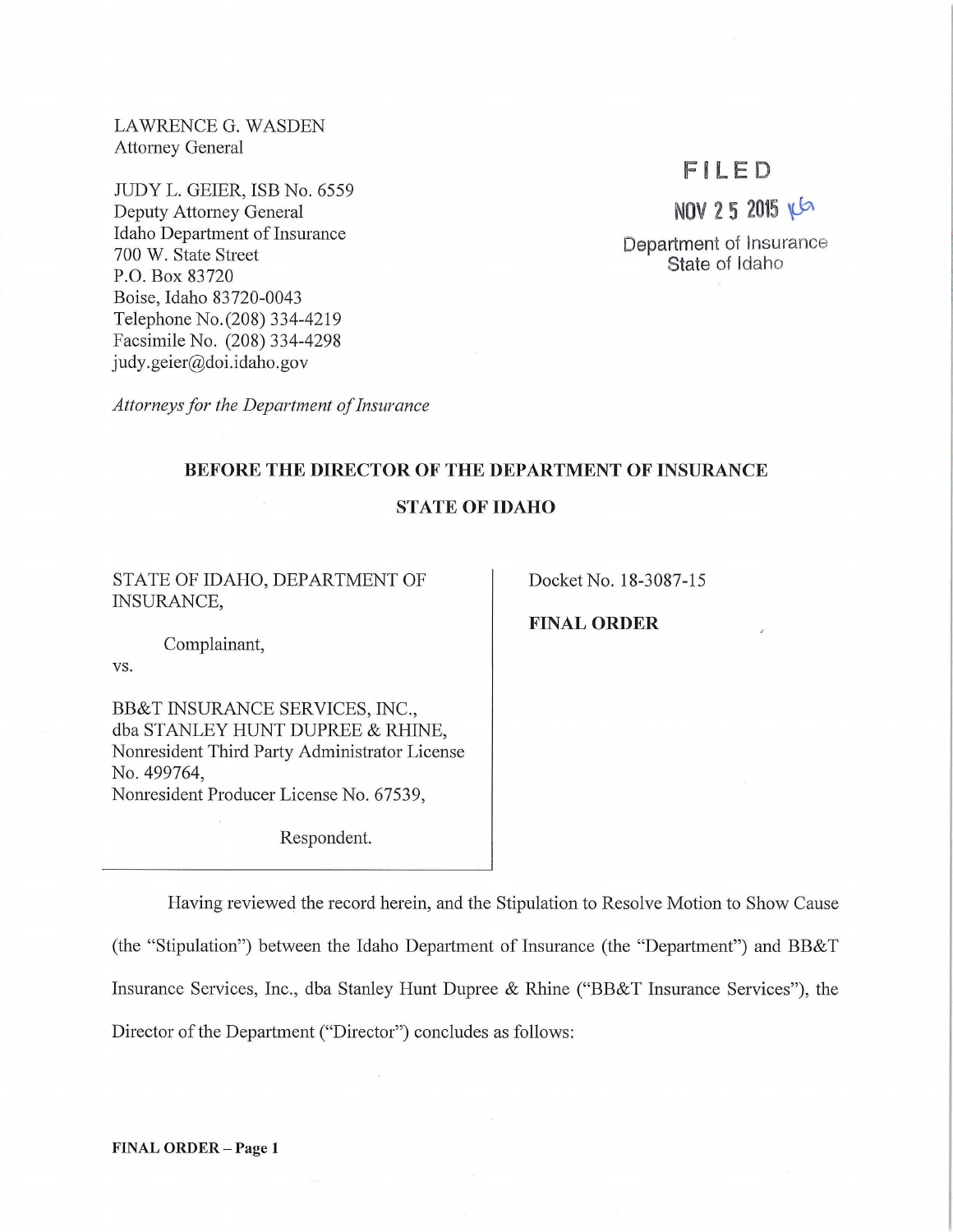THAT in lieu of a hearing, the Parties have stipulated and agreed to resolve the matters and issues as between them through this Final Order;

THAT the Parties' findings of fact, conclusions of law, admissions and terms of agreement as stated in the Stipulation to Resolve Motion to Show Cause are incorporated herein as if fully recited; and

THAT good cause exists for finding and this Final Order does find that BB&T Insurance Services failed to timely file complete financial statements by the statutory deadline of July 1 and failed to timely submit to the Department a complete request for hardship exemption accompanied by a sufficient surety bond in accordance with Idaho Code§ 41-914.

That notwithstanding the above and after consideration of BB&T Insurance Services' late submittal of unaudited financial documentation supported by pronouncement notes and an adequate surety bond, the Department hereby accepts said financial documentation and grants BB&T Insurance Services' untimely request for hardship exemption subject to payment of the administrative fee stated herein.

NOW THEREFORE, IT IS HEREBY ORDERED, that no later than ten (10) business days from the date of this Final Order, BB&T Insurance Services shall submit to the Department payment of an administrative fee in the amount of Two Thousand One Hundred Dollars (\$2, 100).

Dated this **24** day of November 2015.

IDAHO DEPARTMENT OF INSURANCE

By Um L Camer

Director

FINAL **ORDER-** Page 2